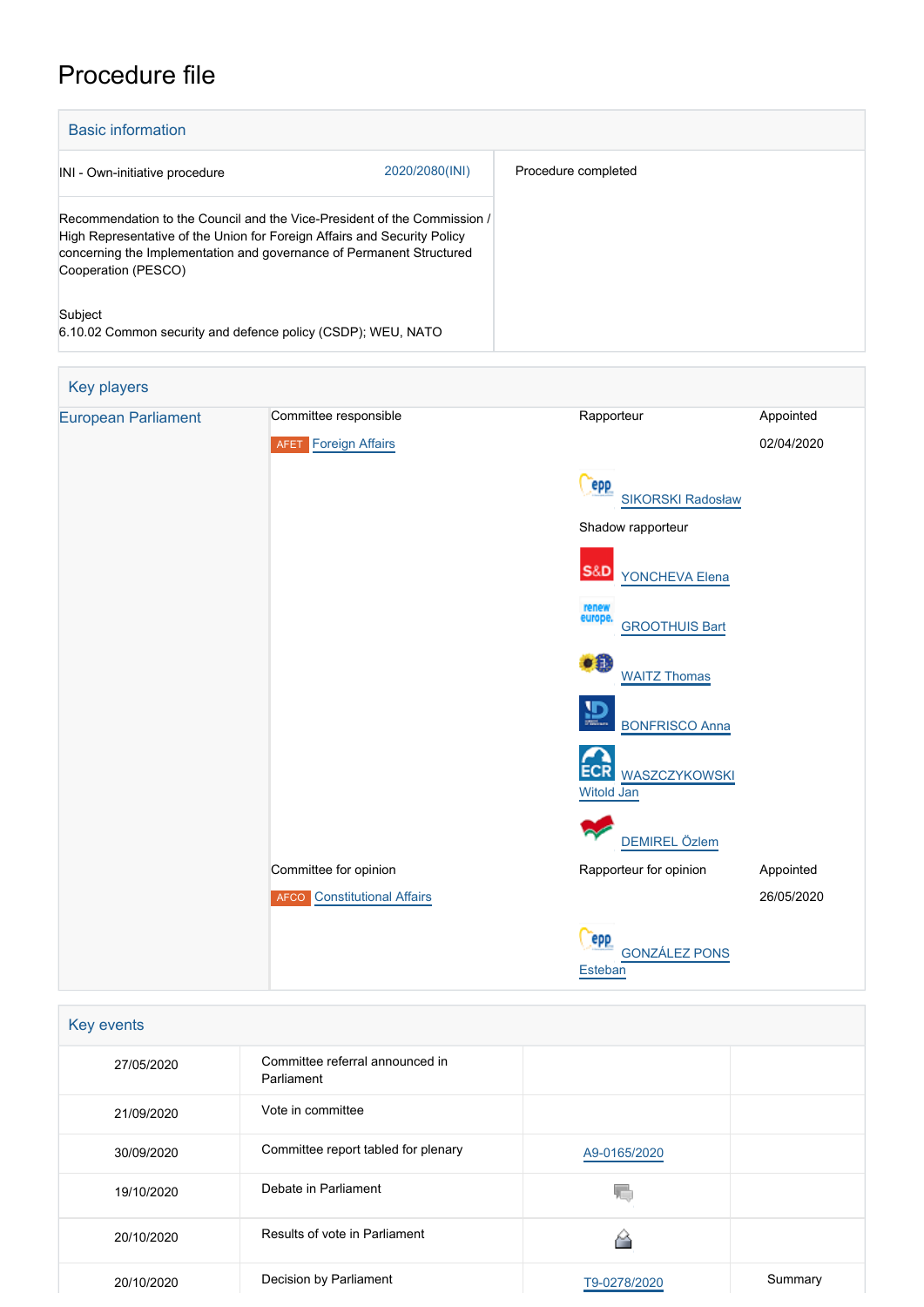| <b>Technical information</b> |                                |  |  |  |  |  |
|------------------------------|--------------------------------|--|--|--|--|--|
| Procedure reference          | 2020/2080(INI)                 |  |  |  |  |  |
| Procedure type               | INI - Own-initiative procedure |  |  |  |  |  |
| Legal basis                  | Rules of Procedure EP 118      |  |  |  |  |  |
| Other legal basis            | Rules of Procedure EP 159      |  |  |  |  |  |
| Stage reached in procedure   | Procedure completed            |  |  |  |  |  |
| Committee dossier            | AFET/9/02959                   |  |  |  |  |  |

### Documentation gateway

| Committee draft report                                 |             | PE652.499    | 05/06/2020 | EP |         |
|--------------------------------------------------------|-------------|--------------|------------|----|---------|
| Amendments tabled in committee                         |             | PE654.064    | 08/07/2020 | EP |         |
| Committee opinion                                      | <b>AFCO</b> | PE653.752    | 02/09/2020 | EP |         |
| Committee report tabled for plenary, single<br>reading |             | A9-0165/2020 | 30/09/2020 | EP |         |
| Text adopted by Parliament, single reading             |             | T9-0278/2020 | 20/10/2020 | EP | Summary |

### Recommendation to the Council and the Vice-President of the Commission / High Representative of the Union for Foreign Affairs and Security Policy concerning the Implementation and governance of Permanent Structured Cooperation (PESCO)

The Committee on Foreign Affairs adopted an own-initiative report Rados?aw SIKORSKI (EPP, PL) on a European Parliament recommendation to the Council and the Vice-President of the Commission / High Representative of the Union for Foreign Affairs and Security Policy concerning the implementation and governance of Permanent Structured Cooperation (PESCO).

Members considered that permanent structured cooperation (PESCO) is an important step towards achieving the objective of progressively developing a common EU defence policy, leading to the establishment of a common defence.

The report recommends, inter alia, that the Council and the Vice-President of the Commission/High Representative of the Union for Foreign Affairs and Security Policy should:

- consult Parliament on the review of the PESCO and ensure that Parliament's views are taken into account in order to ensure greater accountability, transparency and control;

- implement the Union's strategic vision, define common threats and strengthen the operational dimension of PESCO;

- prepare a White Paper on the security and defence of the Union;

- ensure coherence between the different EU defence initiatives and operations;

- encourage participating Member States to move from a strictly national view of defence to a European approach and to make structured efforts to increase the use of the European collaborative approach as a priority, as no individual pMS has the potential to address identified capacity shortfalls alone;

- increase the EUs budgetary ambition for the strengthening of defence capabilities, notably through the sufficient financing of the future EDF and Military Mobility in the upcoming multiannual financial framework (MFF);

- ensure that the PSC is effectively used as an instrument towards a sustainable and effective EU defence cooperation, improvement of defence capabilities and interoperability as a common objective, in line with the ambition of greater strategic autonomy of the Union;

- focus PESCO on constructive projects with a genuine European strategic dimension to strengthen Europe's defence industrial and technological base, while stressing the importance of a small number of strategic projects which should be prioritised as they lay the foundations for a more integrated European defence;

- ensure that key capabilities such as future key land, sea, air, cyber and other platforms for the armed forces of the Member States be brought under PESCO or at least be closely connected to it;

- enhance the coherence of EU defence planning and development tools and initiatives;

- reaffirm the central role of the PESCO secretariat as a single point of contact for all projects and invite the secretariat to carry out regular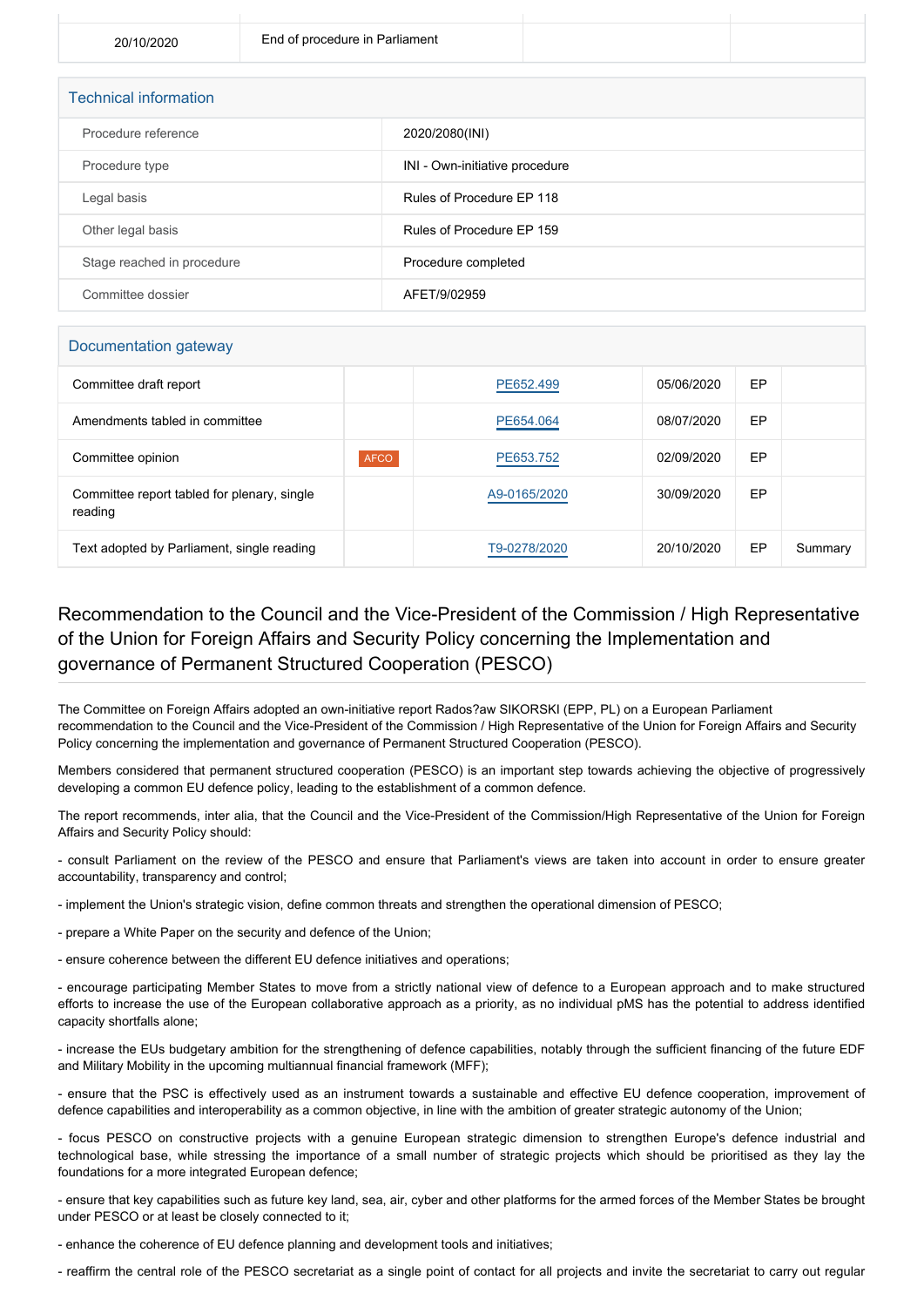situation updates on the progress of projects;

- clarify the role of the Political and Security Committee in the PESCO process, which is not provided for by the TEU, and ensure, in this context, the important role played by the European Union Military Committee (EUMC) in the provision of ad hoc military advice;

- examine the establishment of an EU Council on Defence based on the existing Foreign Affairs Council in defence ministers format, which is also the EDA ministerial Steering Board and the PESCO format of EU Defence Ministers, in order to guarantee the prioritisation of resources and effective cooperation and integration among the Member States, as appropriate.

In general, Members believe that deepening defence cooperation between Member States at EU level should go hand in hand with strengthening the powers of scrutiny of Member States' parliaments and the European Parliament. The European Parliament should, together with the Council, exercise legislative and budgetary functions, as well as political scrutiny and consultation as provided for in the Treaties.

## Recommendation to the Council and the Vice-President of the Commission / High Representative of the Union for Foreign Affairs and Security Policy concerning the Implementation and governance of Permanent Structured Cooperation (PESCO)

The European Parliament adopted by 464 votes to 90, with 137 abstentions, a recommendation to the Council and the Vice-President of the European Commission/High Representative of the Union for Foreign Affairs and Security Policy on the implementation and governance of permanent structured cooperation (PESCO).

#### Towards a common EU defence policy

Parliament considered permanent structured cooperation (PESCO) to be an important step towards achieving the objective of gradually developing a common EU defence policy, leading to the establishment of a common defence. PESCO should be used to put into practice the duty of mutual aid and assistance set out in the EU Treaty, in order to better prepare Member States to show solidarity towards another Member State if that State is the object of armed aggression on its territory.

Members stated that the development of a common EU defence strategy is more necessary than ever in a context of multiple and growing threats where no single Member State can protect itself. The PESCO should enhance the Union's capacity to act as an international security provider in order to contribute effectively and credibly to international, regional and European security.

#### Recommendations

The report recommended, inter alia, that the Council and the Vice-President of the Commission/High Representative of the Union for Foreign Affairs and Security Policy should:

- underline the importance of seeking conflict resolution as a priority;
- implement the Union's strategic vision, define common threats and strengthen the operational dimension of PESCO;
- prepare a White Paper on the security and defence of the Union;
- ensure coherence between the different EU defence initiatives and operations;

- encourage participating Member States to move from a strictly national view of defence to a European approach and to make structured efforts to increase the use of the European collaborative approach as a priority, as no individual participating Member States has the potential to address identified capacity shortfalls alone;

- increase the EUs budgetary ambition for the strengthening of defence capabilities, notably through the sufficient financing of the future EDF and Military Mobility in the upcoming multiannual financial framework (MFF);

- ensure that the PSC is effectively used as an instrument towards a sustainable and effective EU defence cooperation, improvement of defence capabilities and interoperability as a common objective, in line with the ambition of greater strategic autonomy of the Union;

- focus PESCO on constructive projects with a genuine European strategic dimension to strengthen Europe's defence industrial and technological base, while stressing the importance of a small number of strategic projects which should be prioritised as they lay the foundations for a more integrated European defence;

- ensure that key capabilities such as future key land, sea, air, cyber and other platforms for the armed forces of the Member States be brought under PESCO or at least be closely connected to it;

- enhance the coherence of EU defence planning and development tools and initiatives.

Governance

Parliament recommended:

- reaffirming the central role of the PSC secretariat as a single point of contact for all projects;

- clarifying the role of the Political and Security Committee in the PESCO process, which is not provided for in the EU Treaty, and ensure, in this context, the central role played by the European Union Military Committee (EUMC) in the provision of ad hoc military advice;

- examining the creation of a European Defence Council based on the current Foreign Affairs Council in Defence Ministers format, which corresponds to the EDA Ministerial Steering Board and the PESCO format of the EU Defence Ministers.

### Strengthening Parliaments powers

Members recommended that Parliament be consulted on the review of PESCO, and that its views be taken into account to ensure greater accountability, transparency and oversight.

In general, Members believe that deepening defence cooperation between Member States at EU level should go hand in hand with